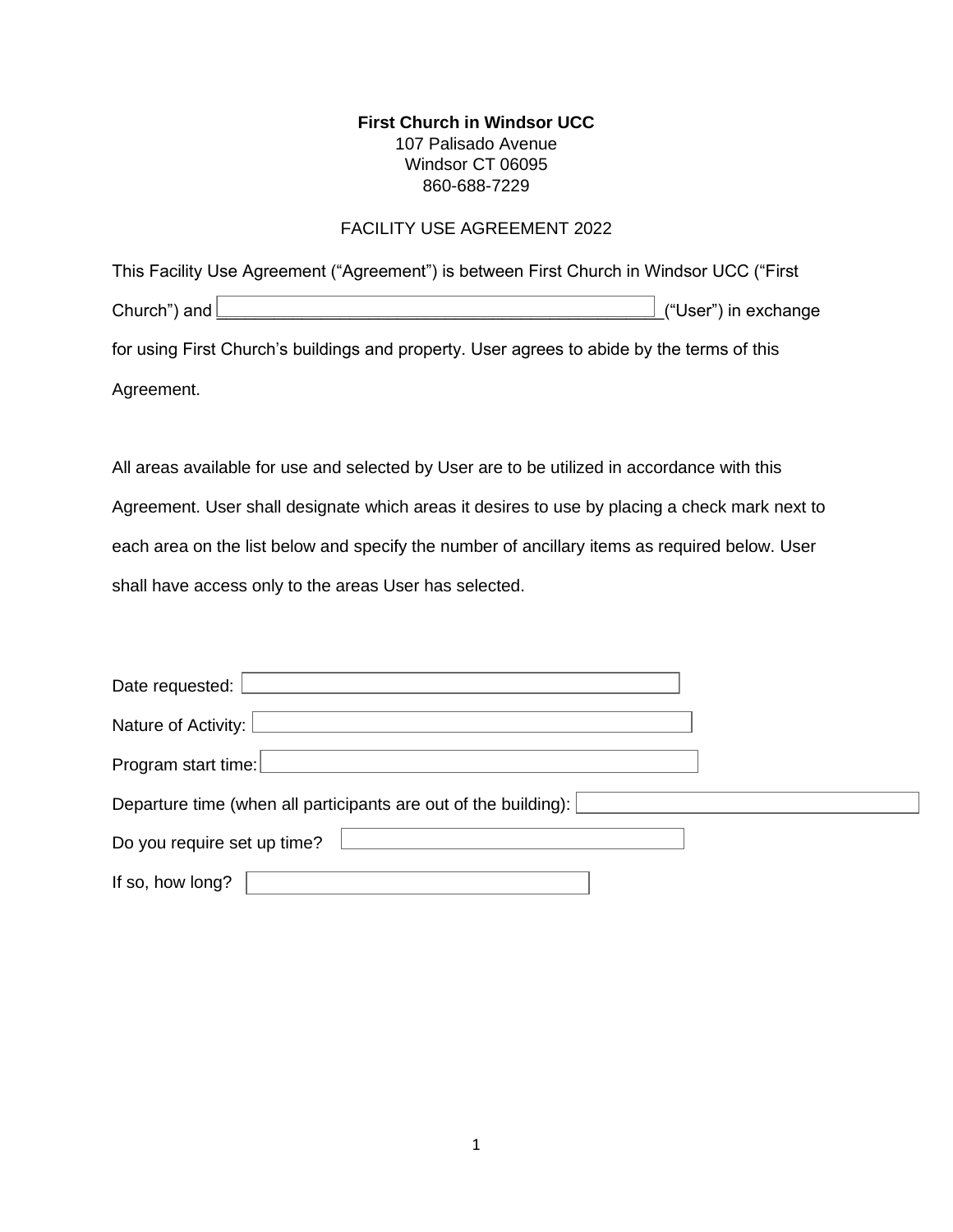**Areas requested** for use include (please check those desired and provide estimated numbers)

## **Kitchen**

# **There is no added charge for kitchen use when renting other spaces in the church**

| Equipment needed: $\Box$ |  |  |
|--------------------------|--|--|
| Stove/oven               |  |  |
| China and flatware       |  |  |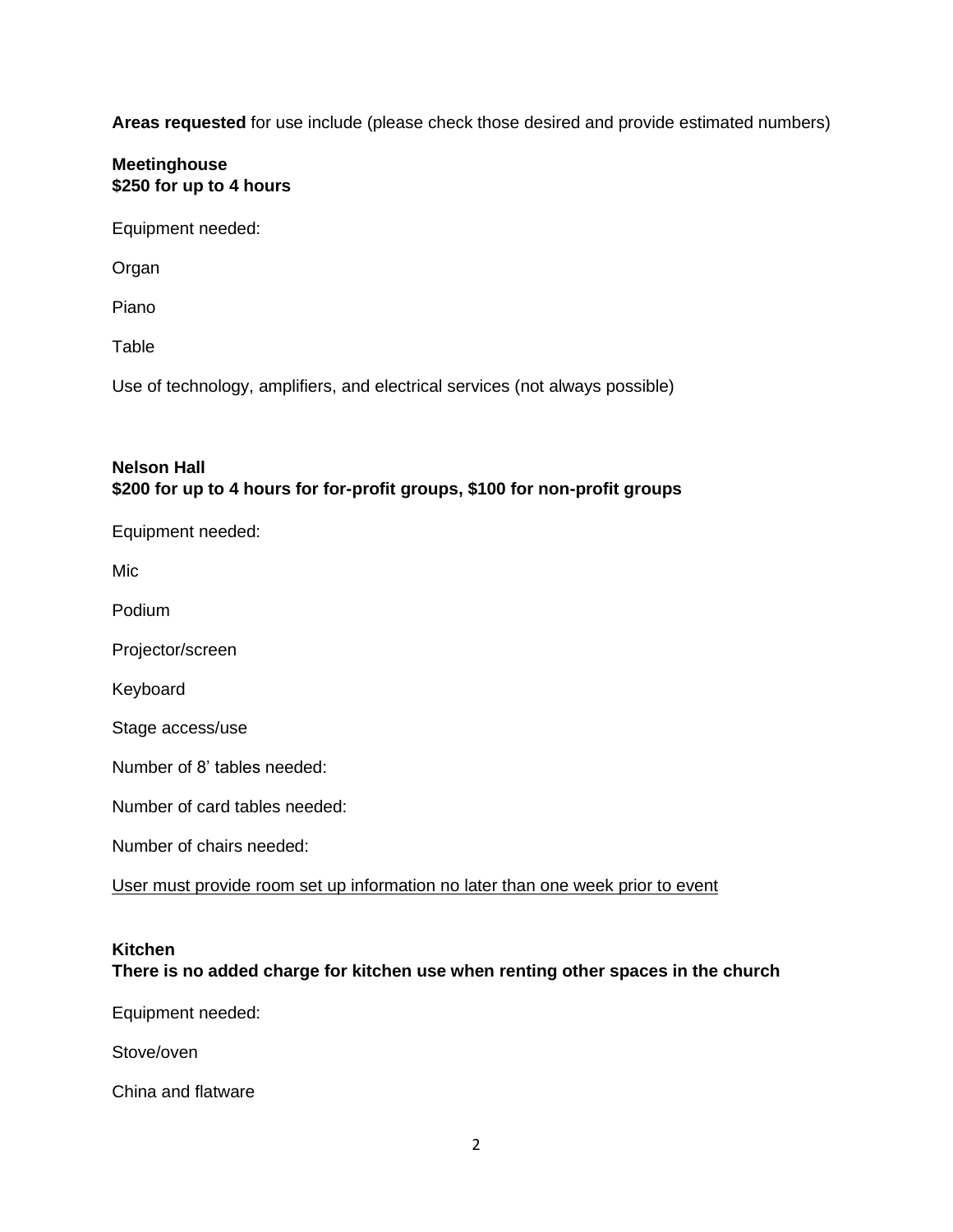| Dishwasher                                                                                         |  |  |  |  |
|----------------------------------------------------------------------------------------------------|--|--|--|--|
| Refrigerator                                                                                       |  |  |  |  |
| <b>Morrell Room</b><br>\$50 for up to 4 hours for for-profit groups, \$25 for non-profit groups    |  |  |  |  |
| Number of chairs needed to accommodate number of participants:                                     |  |  |  |  |
| <b>Conference Room</b><br>\$50 for up to 4 hours for for-profit groups, \$25 for non-profit groups |  |  |  |  |
| Total number of participants:                                                                      |  |  |  |  |
| <b>Youth Room</b><br>\$50 for up to 4 hours for for-profit groups, \$25 for non-profit groups      |  |  |  |  |
| Total number of participants:                                                                      |  |  |  |  |
| Special Requests not defined above:                                                                |  |  |  |  |

**Scheduling:** First Church makes a reasonable effort to accommodate groups and events, especially those that further our mission "Living by Faith, Known by Love, A Voice of Hope". To schedule, contact the Church office at 860-688-7229 Monday through Friday from 9 a.m. to 4 p.m. about any scheduling request and any special needs. First Church will use reasonable efforts to respond to special requests, however it cannot guarantee that it will be able to accommodate such requests. *Any special requests must be made in writing at the time of application or may not be able to be honored.* 

**Cancellation by First Church:** First Church reserves the right to cancel events due to unforeseen circumstances that would preclude the safe use of its facilities. In addition, First Church reserves the right to cancel, reschedule or provide alternative facilities for an event if User's event and use of facilities conflicts with a funeral or similar unexpected pastoral care circumstance.

**Emergencies:** The designated responsible person for the event must carry a cell phone and provide its number prior to the event to First Church office to be used in emergencies.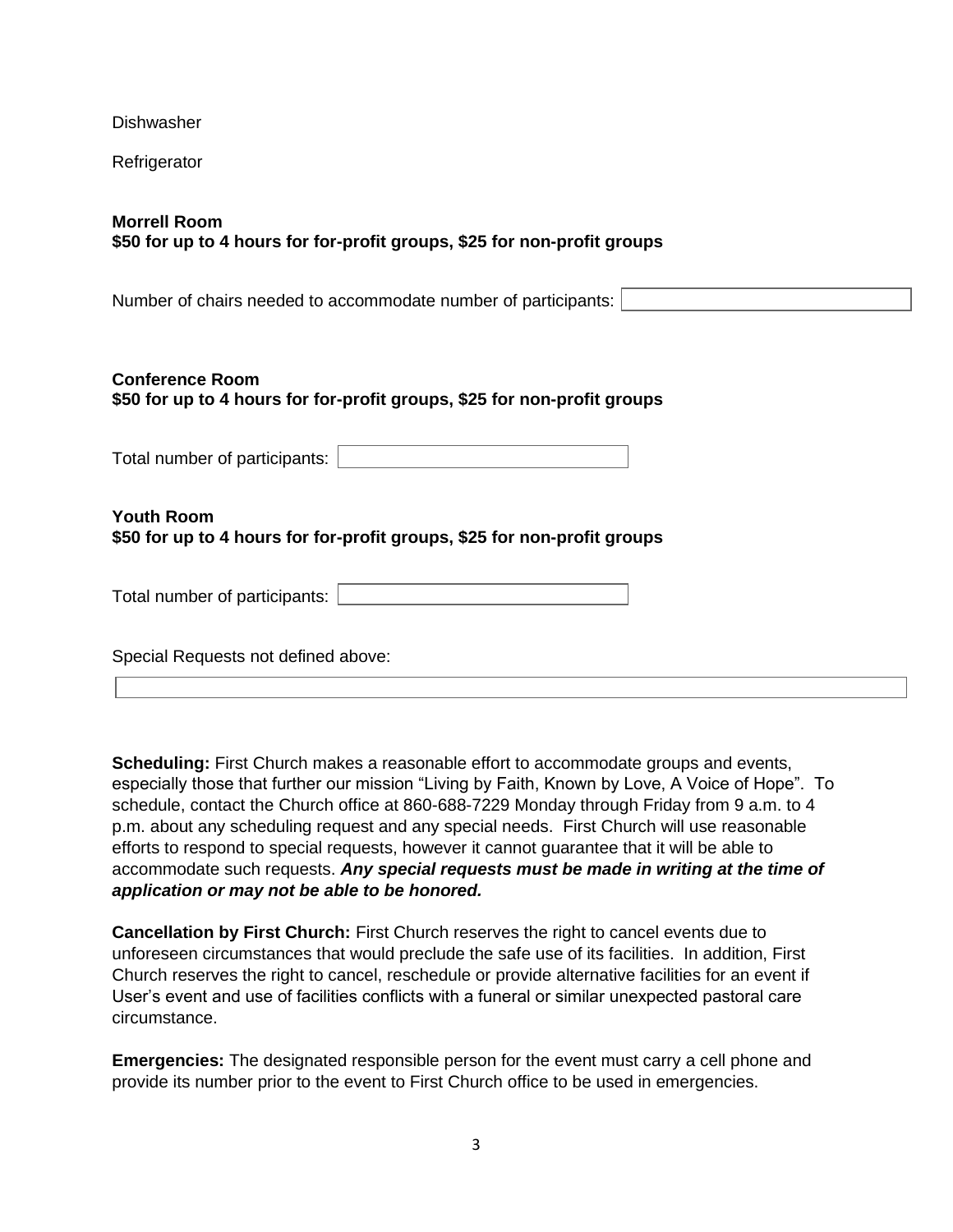**Eligibility for use:** First Church reserves the sole right to determine whether the User or the User's proposed program or activities is in keeping with the mission of First Church and is therefore an eligible use of First Church's facilities. For weddings and funerals, initial contact must be with one of the pastors of First Church. Wedding receptions will only be hosted for First Church members or their families.

## **RULES FOR USAGE**

**Respect for the Facilities:** First Church's buildings are dedicated to Christian ministry. First Church expects that all who use any of our space or property, including User, will show respect for the physical assets that enable that ministry. Any users of the facilities must demonstrate diligence in caring for them.

Only the space agreed to in this Agreement may be used. No other space is available for use. Rest rooms are available and are considered part of this Agreement.

All invitees are expected to maintain decorum throughout the use of the facilities. User and its leaders of the event are responsible for maintaining discipline and ensuring that the requirements of this Agreement are adhered to.

**No Smoking, No Vaping, No Flames and No Alcoholic Beverages:** under no conditions is smoking, vaping or the use of electronic cigarettes allowed anywhere on the property of First Church. Candles or any other open flame or smoke producing product must be approved by First Church prior to the event and must be supervised by a First Church staff member. No alcoholic beverages are permitted on the property.

## **Weapons or firearms (except those carried by on duty law enforcement officers) are not permitted in or around the grounds or buildings under any circumstances.**

**Facilities** (including rest rooms, furnishings, and equipment) must be returned to their original clean condition and arrangement. Spills must be mopped up, stains treated immediately and brought to the attention of a First Church staff member as soon as possible.

Extra equipment brought in must be removed immediately at the conclusion of the event. Most rooms are scheduled for other events within a day of each other. User is solely responsible for the removal of its equipment upon conclusion of User's event, as well as being solely responsible for the protection and insurance of such equipment while the equipment is on First Church property. First Church is not responsible for the protection or insurance of such equipment.

Furniture and equipment may not be moved from one room to another without prior written approval by First Church.

#### **Meetinghouse equipment:**

Users of the Meeting House may not use the sound or video systems, such as speakers, video equipment, amplifiers, microphones, computers, and audio/video ports.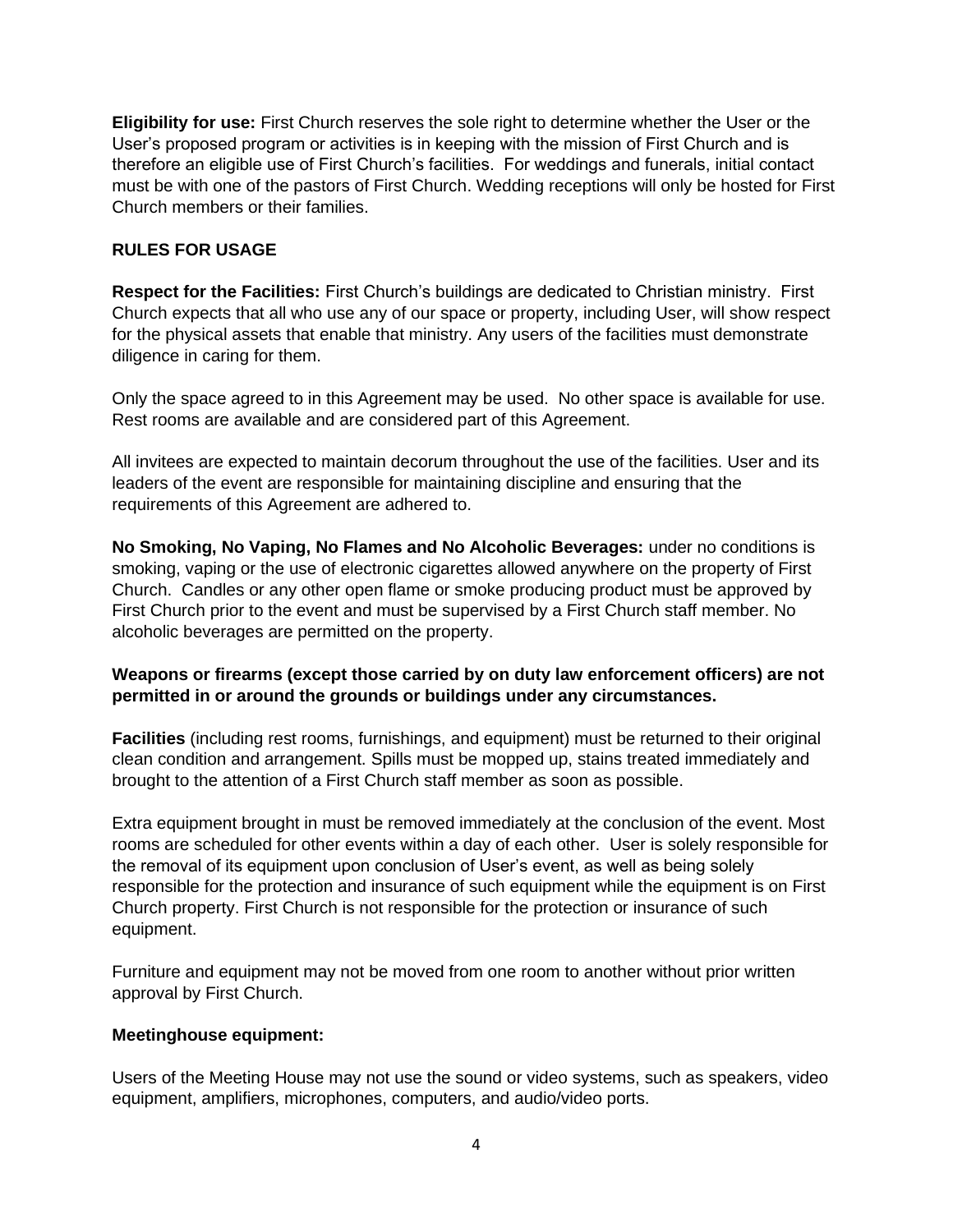• Use of this equipment is strictly limited to members of the church's tech team. In some cases, the Tech Team may be contracted for support.

Users may bring in their own sound and video equipment, such as amplifiers, microphones, portable screens, portable lighting.

- If plugged into the Meeting House AC power outlets, the total current draw of all equipment shall not exceed 15 amps.
- Additional power, if required, may be provided at cost through consultation with the Prudential Board and the FCW electrician.
- Except by prior arrangement with the Prudential Board, all user equipment shall be removed from the Meeting House at the end of each day of the user's event.

Users may freely use FCW lighting, accessible through the lighting panel in the south narthex.

- Dimmers in the sexton closet (south narthex) may also be used as needed.
- All light switches and dimmers must be returned to original positions at the end of each day of the user's event.

**User** of any facilities shall not permit the facilities to be damaged, marred or in any way defaced or harmed. Users shall not affix tape, nails, wall hangers, tacks or screws to any surface, including furniture, floors, windows and walls. User shall be solely responsible for any damage to the facilities and shall reimburse First Church for the repair of such damage or the replacement of damaged facilities if repair is not reasonably possible.

**Balloons etc.:** Balloons, confetti, glitter, and rice (for throwing) are not permitted in the building or on the grounds.

**The kitchen** may be used by prior arrangement only and may only be used to warm precooked foods and refrigerate food and beverages. All items appropriate for recycling must be placed in the blue bins at foot of kitchen exterior door stairway after rinsing as needed. All garbage and plastic bags are to be placed in the trash bins and removed to dumpster in parking lot at the conclusion of the event. A key to the dumpster is available in the kitchen.

The use of china and flatware rather than paper goods is preferred. If using paper goods, User shall use as little plastic as possible and shall use biodegradable paper goods if possible.

If Church equipment is used for coffee, refreshments, dinners, etc. (by written agreement), all such items used must be washed, dried, and put away in the same condition and location as found. Paper goods and consumables must be supplied by User. All food in the refrigerator supplied User must be removed at conclusion of event. No food or staples found in the kitchen may be used.

**Animals**, except service animals, are not permitted in any facilities.

## **SET UP**

At the sole discretion of First Church, a staff person may be on duty one hour before the event to oversee the opening of the building, make sure appropriate lights are on and ensure set up is correct according to this Agreement. This staff person may remain on site during the event to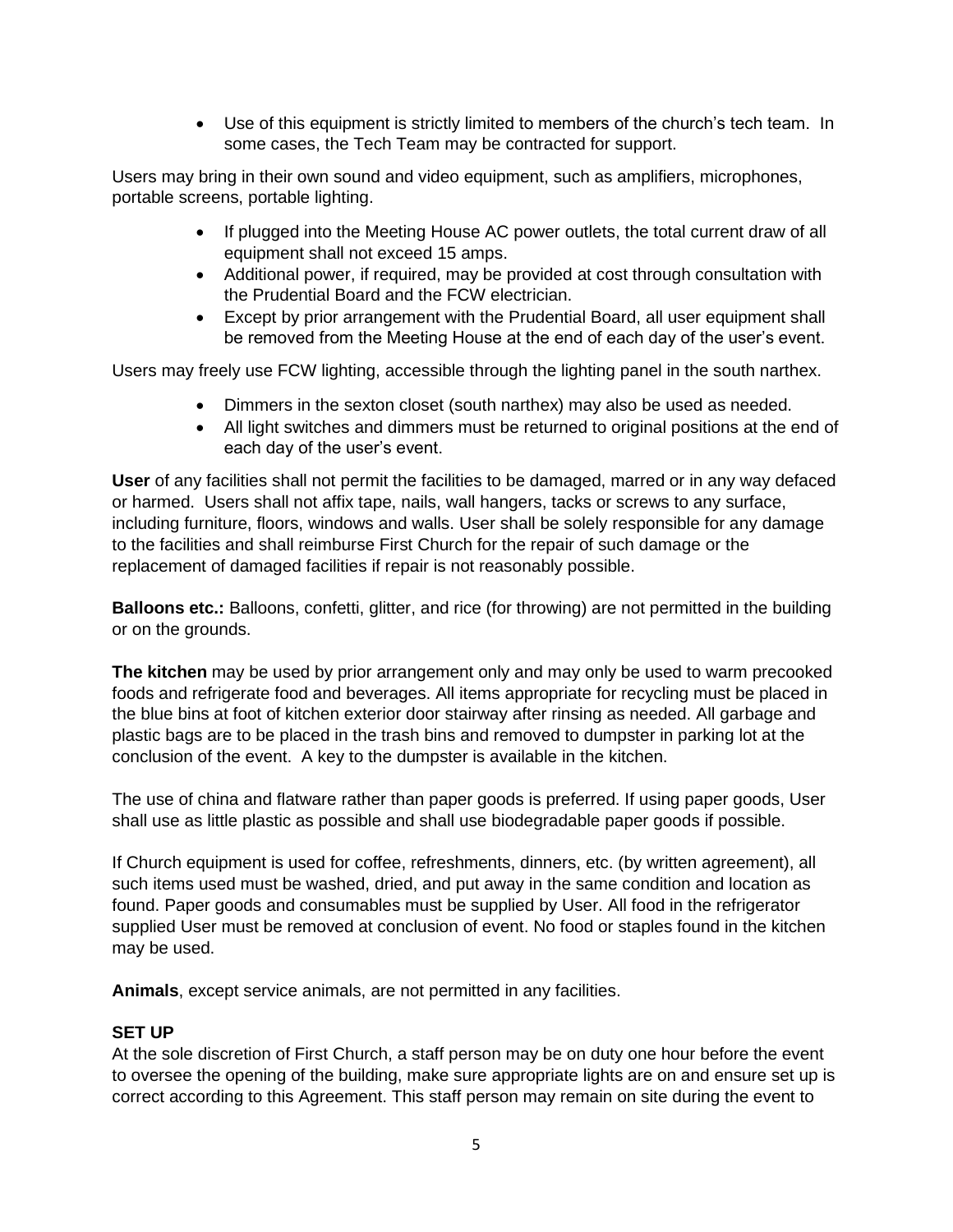ensure building security and to respond to questions or needs as deemed reasonable by the staff person. An additional fee of \$ 100, minimum, for the first four hours is charged for this service. More may be required if the event is lengthy. A cleaning fee of \$100 may also be charged if deemed necessary by First Church.

#### **PAYMENT**

A deposit for the space of \$100 or 30% of the total contract fee, whichever is larger, is required to reserve the date. Rescheduling of an event will be honored with no additional fee only if the new date is scheduled within four weeks of the original date and is not in conflict with any other previously scheduled event. Full payment of fees is due one week before the date of the event. Notification to First Church of any needed postponement must occur at least 48 hours before the event. Notification to First Church of a cancellation must occur at least 30 days prior to the event for the deposit to be returned. If an event is cancelled less than 30 days prior to the event, First Church shall retain any deposit.

## **INSURANCE**

User must provide an insurance certificate indicating coverage of at least \$100,000 for property damage and \$1,000,000 for liability with First Church in Windsor named as an additional insured (this does not apply to weddings and funerals). This dated and signed certificate must be received by First Church **at least one week prior to the event**. [Such can be offered through our church insurance carrier for a fee if needed: www.insuranceboard.org.]

## **SECURITY**

User will be responsible for the security of building and any damage incurred to the grounds, building, furniture,

or equipment to the total amount of the damage. All exterior doors shall remain locked during all meetings and events. Doors shall not be propped open. For groups using the facilities on a regular basis, the key or security code may not be provided to any persons other than the signatory or other person authorized by First Church. Copying of keys is not allowed. Any violation of this policy may cause termination of this Agreement.

## **SAFE CHURCH/ENVIRONMENT**

First Church works to ensure a safe environment for children, youth and adults. User is required to acknowledge and sign a **Safe Conduct Compliance Form** and confirm that the signatory to the Safe Conduct Compliance Form has the authority to sign on behalf of the User. User is also required to sign the **Key Holder/Access Information Form** and the signatory must confirm that the signatory has the authority to sign on behalf of User**.** 

#### **Facilities Use and Indemnification Agreement:**

**I/we have read the terms and rules of use of this Agreement. As User, we shall, to the maximum permitted by law, indemnify and hold harmless First Church in Windsor, each and all of its Church Cabinet members, officers, employees, representatives, members and agents as well as its successors and assigns against and from all costs, expenses, liabilities, losses, damages, injunctions, suits, actions, fines, penalties, claims, including attorneys' fees, by or on behalf of any person, party or governmental authority whatsoever arising out of: a) any failure by User and any of its trustees, officers,**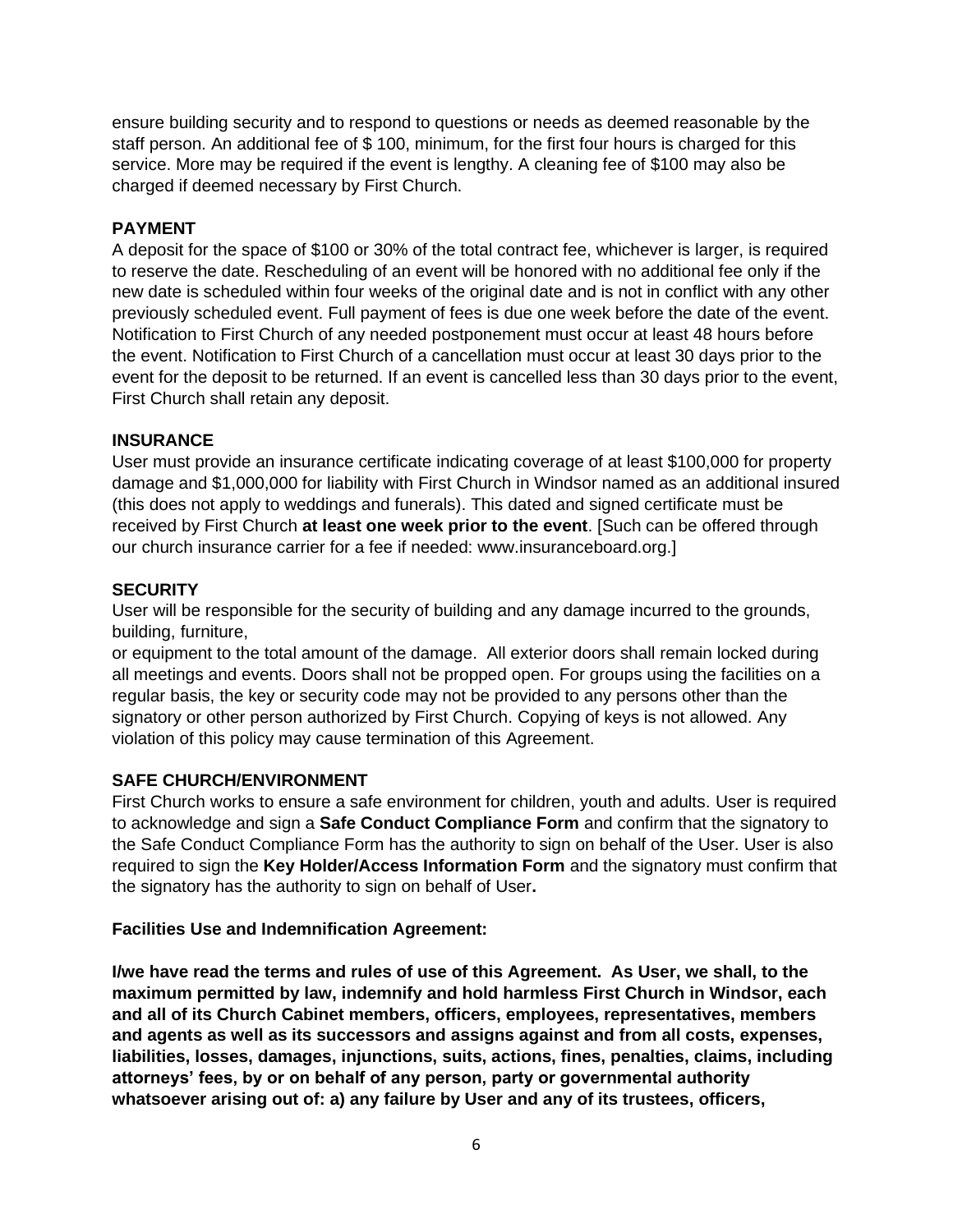**directors, employees, invitees, visitors, licensees, representatives, and agents, as well as its successors and assigns, to perform any of the requirements, terms, covenants or conditions of this Agreement, b) any accident, injury or damage, including without limitation injuries to persons and/or damage to property, which shall happen in or about First Church premises, however occurring, and maintenance, alteration, repair, use or operation of First Church premises, or any part thereof, during the term, c) any failure to comply with laws, ordinances, requirements, orders, direction, rules or regulation of any federal, state, town or city governmental authority, d) User's possession and use of First Church premises and/or the operation of its business on First Church premises, whether or not such use is a permitted use.** 

**By signing this agreement, User agrees to the Terms and Conditions, Rules of Usage, Security and Safe Church Policy, the indemnification agreement, and the payment of fees to First Church in Windsor. This Agreement may be cancelled unilaterally by either party with written notice, email, or verbal notice to the other party.**

Accepting for the USER:

| Responsible Party for the User:            |  |  |  |  |
|--------------------------------------------|--|--|--|--|
| Signature                                  |  |  |  |  |
| <b>Print Name and Title</b>                |  |  |  |  |
| Date:                                      |  |  |  |  |
| Mailing Address:                           |  |  |  |  |
| <b>INTERNAL USE ONLY</b>                   |  |  |  |  |
| Accepting for the First Church in Windsor: |  |  |  |  |
| Signature                                  |  |  |  |  |
| <b>Print Name and Title</b>                |  |  |  |  |
| <b>Mailing Address:</b>                    |  |  |  |  |
| Date:                                      |  |  |  |  |
| Phone Number:                              |  |  |  |  |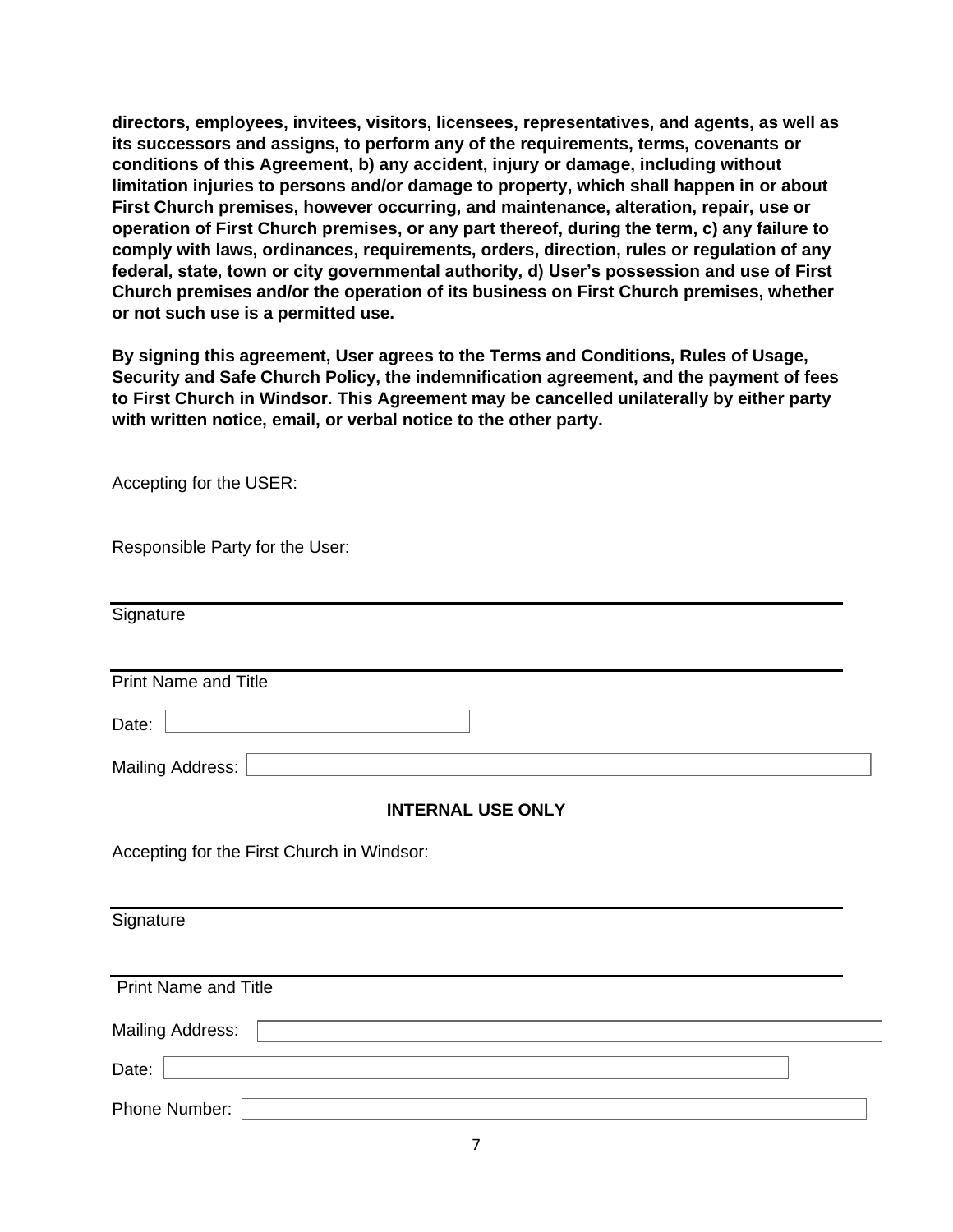| Email Address:                     |
|------------------------------------|
| Safe Conduct Form Rec'd L          |
| Key Holder Form Rec'd              |
| Deposit Received: \$               |
| Date:                              |
| By:                                |
| Signature: _______                 |
| Certificate of Insurance Received: |
| Date:                              |
| By:                                |
| Signature: _                       |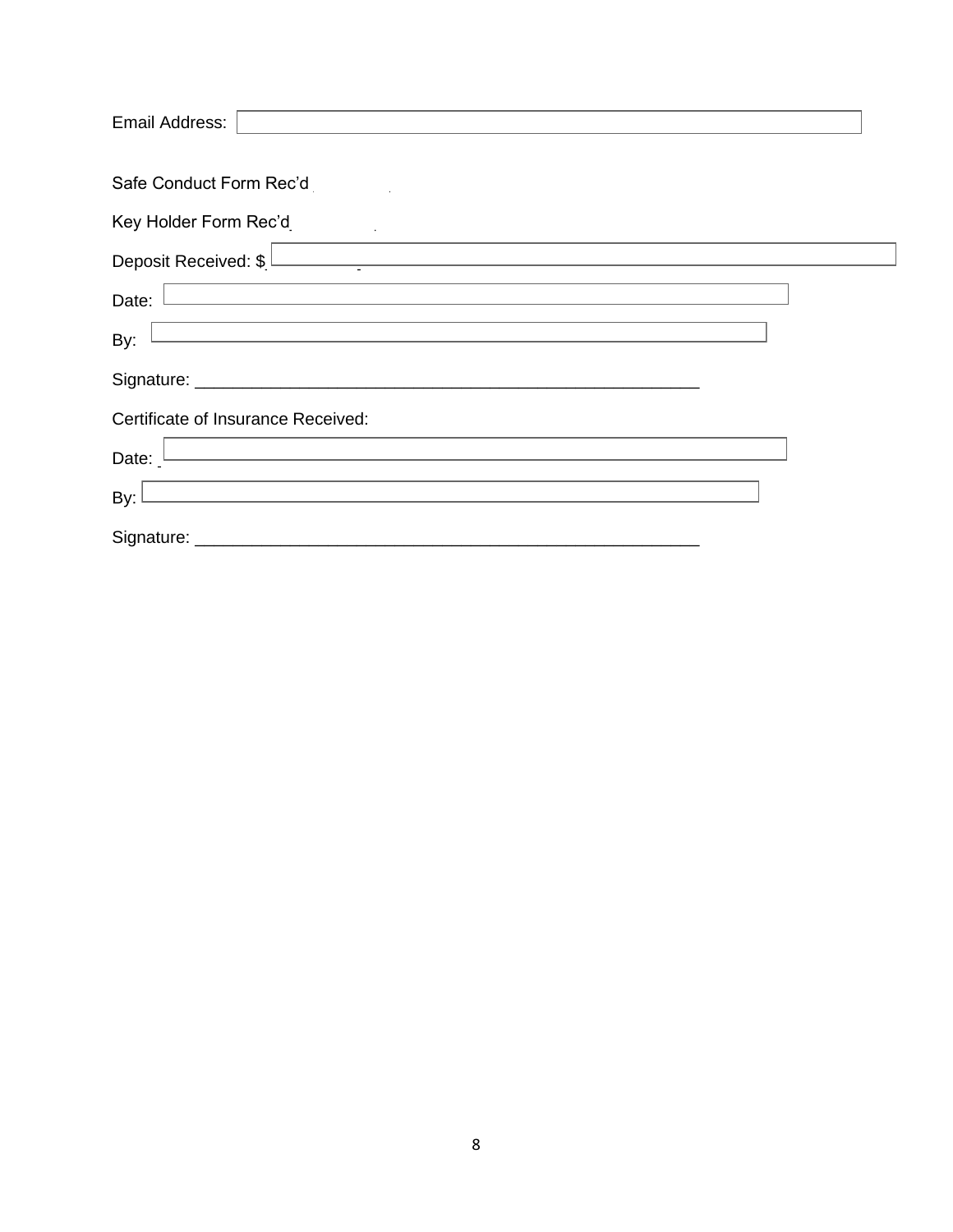## **STATEMENT OF COMPLIANCE for Organizations Using Church Facilities**

The organization I represent is

To indicate your understanding of your responsibilities as a guest in First Church, please initial each of the following paragraphs, sign this document, and return it to First Church along with the "Facility Use Agreement."

\_\_\_\_\_User understands that, in addition to being a drug-free space, First Church in Windsor has a *Safe Conduct Policy* which guides First Church in its effort to assure a safe environment for children and adults.

User understands that no one is to be alone in any room or secluded area on First Church property at any time with a child, youth or vulnerable adult that is not their own child, youth or vulnerable adult without prior written parent/guardian permission.

\_\_\_\_\_\_User understands that if it believes, or has been told, that there is reasonable cause to suspect that a child has been abused and/or neglected while on site at First Church, User is required to report this to First Church immediately and to file an Incident Report within 24 hours.

When the activity that User is supervising has ended, User shall make sure that the lights are out, the doors are locked and thermostat restored to original setting before vacating the facilities.

User agrees to abide by all policies and procedures regarding the use of the building and properties of First Church with the knowledge that failure to do so will result in the termination of User's right to use First Church facilities.

Name and Signature Date Date

\_\_\_\_\_\_\_\_\_\_\_\_\_\_\_\_\_\_\_\_\_\_\_\_\_\_\_\_\_\_\_\_\_\_\_\_\_\_\_\_\_\_\_\_\_\_\_\_\_ \_\_\_\_\_\_\_\_\_\_\_\_\_\_\_\_\_\_